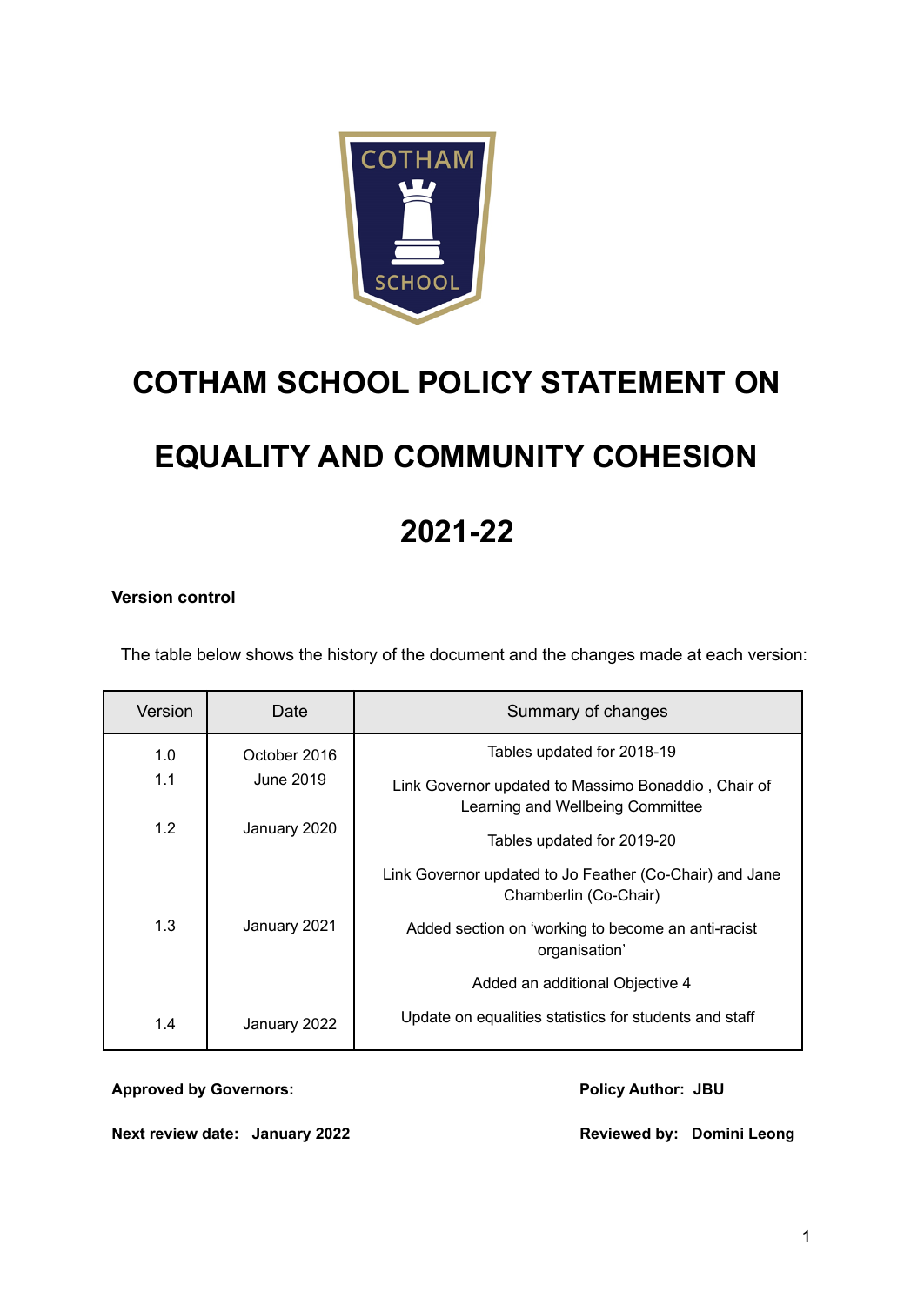## **Cotham School policy statement on Equality and Community Cohesion**

## **The Public Sector Equality Duty (PSED) and Equality Objectives for Cotham School. What is the PSED?**

The Equality Act 2010 introduced a single, general duty for public bodies, including schools, and which extends to all 'protected characteristics' – race, disability, sex, age, religion or belief, sexual orientation, pregnancy and maternity and gender reassignment.

There are three main elements within the act and in carrying out our functions, as a school, we must have regard to the need to:

- 1. Eliminate discrimination and other conduct prohibited by the act.
- 2. Advance equality of opportunity between people who share a protected characteristic and people who do not share it.
- 3. Foster good relations across all characteristics between people who share a protected characteristic and people who do not share it.

The PSED replaces the previous three sets of separate duties to promote disability, race and gender equality.

All schools must have 'due regard' to the three elements. Therefore whenever significant decisions are being made, or policies being developed or reviewed, the school will consider carefully the equalities implications.

How does Cotham School comply with the PSED?

### **Introduction:**

Cotham School welcomes diversity and the positive benefits this brings to the life of the school. We recognise that the varied backgrounds of students and other people in the school community are an asset to the school.

We wish to make all of the school's opportunities and facilities accessible to every student, and protect everyone in the school from harassment and intimidation. We aim to make sure that no-one experiences harassment, less favourable treatment or discrimination because of their age; any disability they may have; their ethnicity, colour or national origin; their gender; their gender identity or reassignment; their marital or civil partnership status; being pregnant or having recently had a baby; their religion or beliefs; their sexual identity and orientation.

The governor's support and fund the measures outlined in the policy to support the necessary activities and strategies to make this policy a reality. The school's leadership team will review existing policies, strategies and training to ensure that the policy is being implemented throughout the life of the school.

The Learning and Well-being Committee is responsible for monitoring the school's compliance with the policy. The Learning and Well-being Committee will provide an annual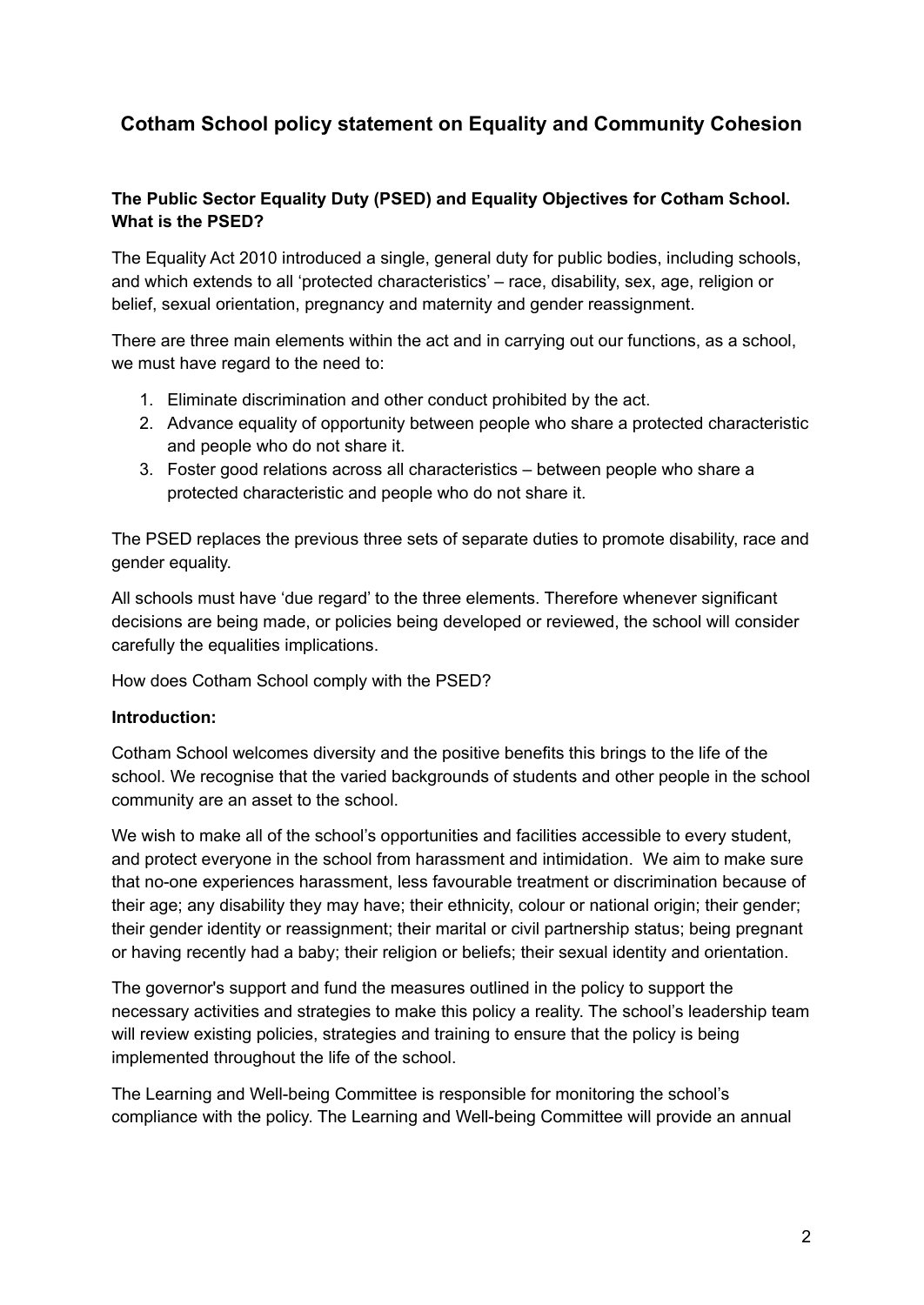report to the full governing body on the school's progress with the implementation of the policy.

Our Inclusion Team makes a significant contribution to promoting equal opportunities and directly intervenes to actively promote equal opportunities. The creation of a post that directly teaches and supports EAL learners has contributed significantly to their learning and well-being. However, the school is far from complacent and remains focused upon ensuring that its response to the PSED is significant and effective. There have been further appointments in literacy and numeracy to ensure that all students are able to meet expected standards and to close the gap in attainment between different groups of students.

## **Staff with responsibility for Equality:**

- All Staff at Cotham School
- Staff member with overview of Equality: **Domini Leong** (Tel: 0117 9198004 Email: leongd@cotham.bristol.sch.uk)
- School Governor with overview of Equality: **Jo Feather (Co-Chair) and Jane Chamberlin (Co-Chair)**

## **Part 1: Information about the Student population**

Number of students on roll at the school as of 07/10/2021: 1609

## **Information on students by protected characteristics**

The Equality Act protects people from discrimination on the basis of "protected characteristics". Every person has several of the protected characteristics, so the Act protects everyone against unfair treatment.

## **Disability**

The equality Act defines disability as when a person has a 'physical or mental impairment which has a substantial and long term adverse effect on that person's ability to carry out normal day to day activities.'

| Student Special Educational Needs (SEN) Provision as of 07/10/2021 |                                                                               |      |  |  |  |  |
|--------------------------------------------------------------------|-------------------------------------------------------------------------------|------|--|--|--|--|
|                                                                    | <b>Number of Students</b><br><b>Percentage of School</b><br><b>Population</b> |      |  |  |  |  |
| K: School Support                                                  | 259                                                                           | 16 % |  |  |  |  |
| E: EHCP                                                            | 10                                                                            | 0.6% |  |  |  |  |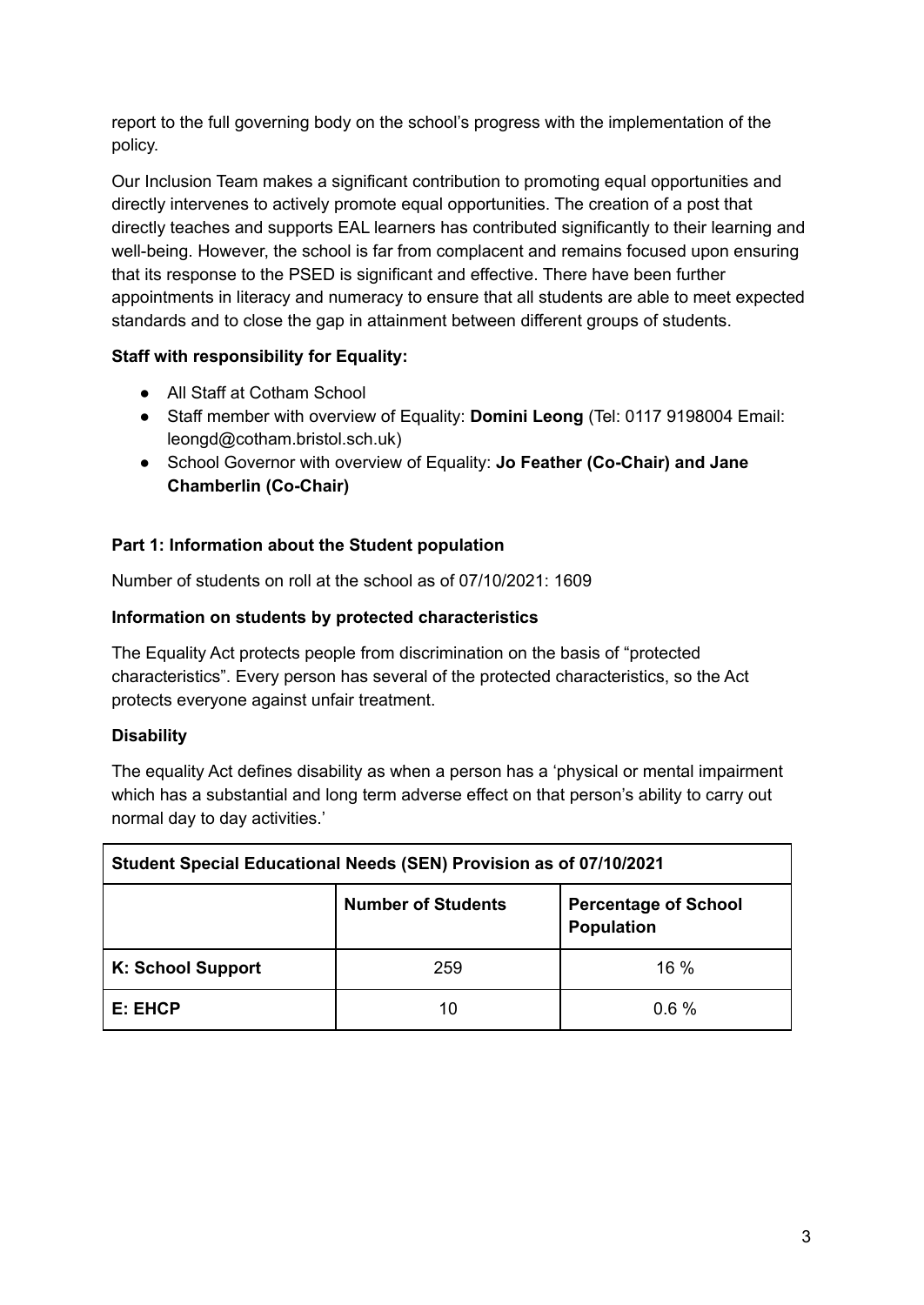## **Gender**

| Gender        | <b>Male</b> | Female |  |
|---------------|-------------|--------|--|
| <b>Number</b> | 874         | 735    |  |
| Percentage    | 54.3 %      | 45.7 % |  |

| Ethnicity and Race as of 07.10.2021               |             |              |              |                                          |                |              |              |  |
|---------------------------------------------------|-------------|--------------|--------------|------------------------------------------|----------------|--------------|--------------|--|
|                                                   | <b>Boys</b> | <b>Girls</b> | <b>Total</b> |                                          | <b>Boys</b>    | <b>Girls</b> | <b>Total</b> |  |
| <b>Any Other Asian</b><br><b>Background</b>       | 23          | 13           | 36           | <b>Other Black African</b>               | 43             | 31           | 74           |  |
| Any Other Black<br><b>Background</b>              | 21          | 11           | 32           | <b>Pakistani</b>                         | 60             | 42           | 102          |  |
| <b>Any Other Ethnic</b><br><b>Group</b>           | 17          | 16           | 33           | <b>White British</b>                     | 289            | 243          | 532          |  |
| Any Other Mixed<br><b>Background</b>              | 27          | 28           | 55           | <b>White Irish</b>                       | $\overline{2}$ | 3            | 5            |  |
| <b>Any Other Mixed</b><br><b>White Background</b> |             |              |              | <b>White and Asian</b>                   | 27             | 19           | 46           |  |
| <b>Bangladeshi</b>                                | 12          | 11           | 23           | <b>White and Black</b><br><b>African</b> | 20             | 9            | 29           |  |
| <b>Black Somali</b>                               | 161         | 150          | 311          | <b>White and Black</b><br>Caribbean      | 28             | 26           | 54           |  |
| <b>Black Caribbean</b>                            | 20          | 16           | 36           | <b>White Eastern</b><br>European         | 9              | 5            | 14           |  |
| <b>Chinese</b>                                    | 8           | 11           | 19           | <b>White Other</b>                       | 29             | 33           | 62           |  |
| Indian                                            | 14          | 14           | 28           | <b>White Western</b><br><b>European</b>  | 17             | 11           | 28           |  |
| <b>Information withheld</b>                       | 22          | 12           | 34           | Information not yet<br>obtained          | 25             | 30           | 55           |  |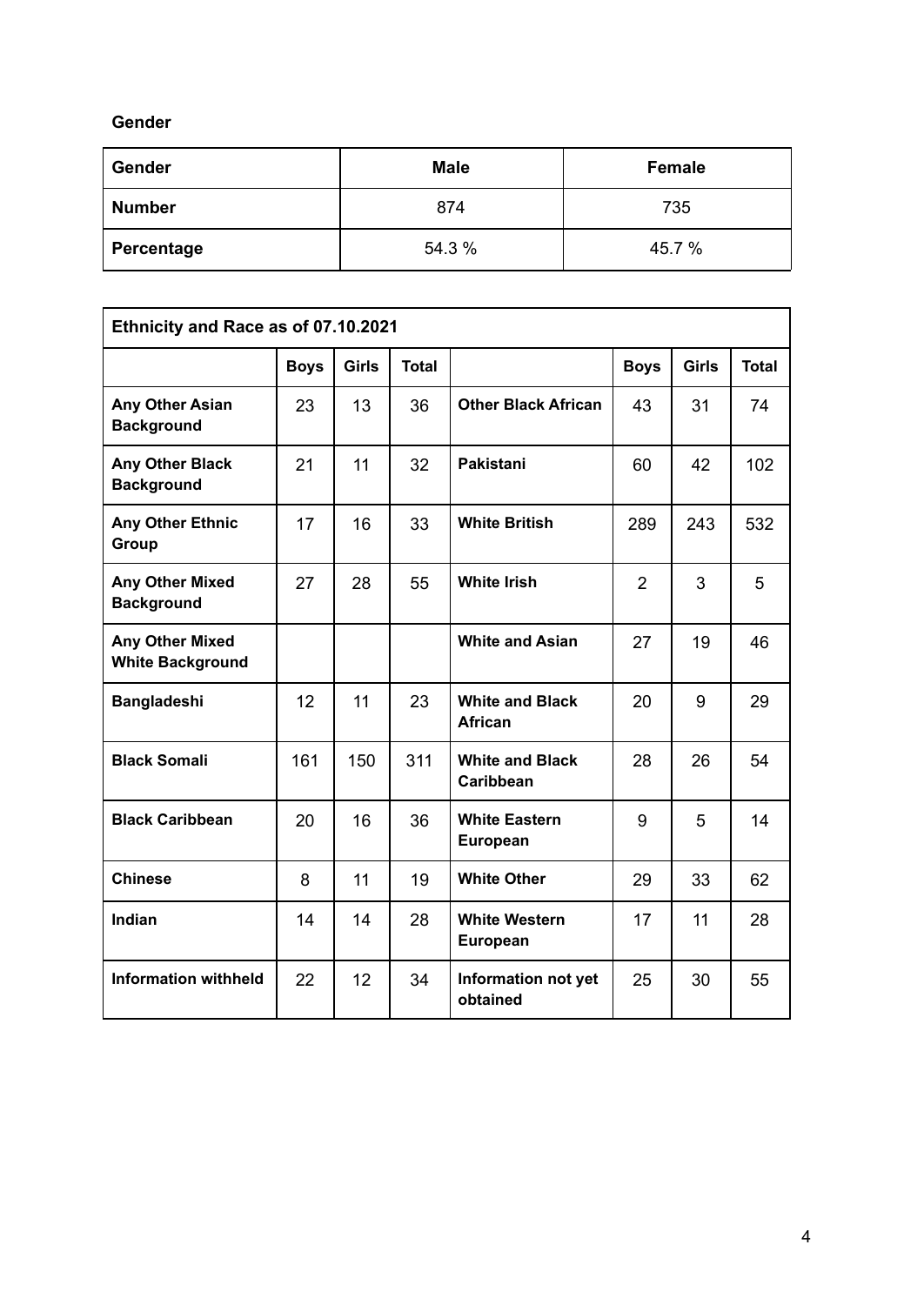## **Religion and Belief**

As a multi-faith school, we present all religions as having equal value and do not seek to promote one religion as more or less valid as the others. However, as a multi-faith school, we recognise that people of religion and belief may experience discrimination and harassment.

## **Gender identity or reassignment**

We do not collect data on students who are planning to undergo, who are undergoing or who have undergone gender reassignment. However, we recognise that people who are proposing to undergo, who are undergoing or who have undergone a process to reassign their gender may experience discrimination and harassment, as may those who identify as transgender or non-binary. We provide support to all students and their families in these circumstances, particularly through the work of our Inclusion and Pastoral teams, and our whole-school work to tackle discrimination in all forms.

### **Sexual orientation**

We do not collect data on the sexual orientation of our students. However, as a school we are aware that there may be a number of equality issues for gay, lesbian and bisexual students and we provide support to all students identifying as LBGTQ+, particularly through the work of our Inclusion and Pastoral teams, and our whole-school work to tackle discrimination in all forms.

### **Information on other groups of students**

Ofsted inspections look at how schools help "all students to make progress, including those whose needs, dispositions, aptitudes or circumstances require additional support."

In addition to students with protected characteristics, we wish to provide further information on the following groups of students:

### **Students with English as an additional language as of 07.10.2021**

|                                                                   | <b>Boys</b> | Girls | Total | Percentage |
|-------------------------------------------------------------------|-------------|-------|-------|------------|
| Number of students who speak English as an<br>additional language | 395         | 319   | 715   | 44.4 %     |

*PLEASE NOTE: The school condition for EAL is when the first language is set to anything other than English or not known.*

### **Students eligible for free school meals as of 07.10.2021**

|  | -<br>Boys | $\sim$ $\sim$<br>Girls | Total | $\overline{\phantom{0}}$<br>Percentage |
|--|-----------|------------------------|-------|----------------------------------------|
|--|-----------|------------------------|-------|----------------------------------------|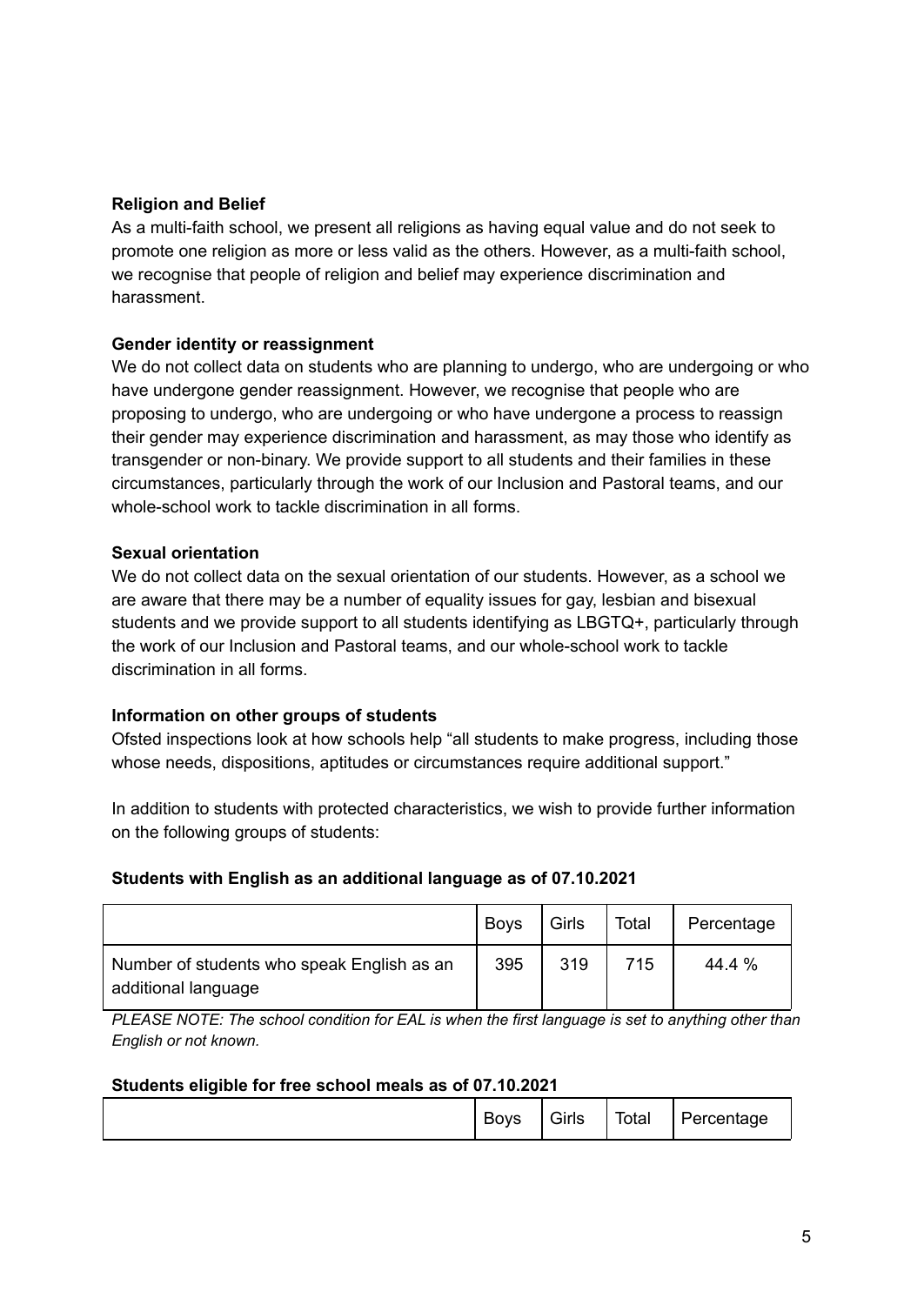| Number of students eligible for free school | 223 | 169 | 392 | 24.4 % |
|---------------------------------------------|-----|-----|-----|--------|
| meals                                       |     |     |     |        |

| Number of students who are looked after |  |
|-----------------------------------------|--|
|-----------------------------------------|--|

## **Part 2. Eliminate discrimination**

Cotham School is a large, complex organisation with a mixed, diverse, multi-faith, multi-ethnic student population. Close tracking of all student outcomes takes place in a structured, systematic way and where it reveals underachievement, low attainment or concerns about specific groups or individuals the school intervenes.

Monitoring and evaluation and the analysis of data takes place across the school and is used within the improvement cycle at each key stage. Monitoring takes place three times a year and positive action taken to rectify any disadvantages that are revealed. Examination results published in August lead to judgements for key areas of improvement and development. At Post-16 following on from examination results a prioritised action plan is set in motion for the next academic year. We monitor the attainment and progress of all our students, and use gender in the data analysis process. To address underachievement, we look at the performance of each gender and report on the group's achievement: neither boys nor girls are treated as homogeneous groups,

We have an Anti-Bullying Policy and deal promptly and effectively with all incidents and complaints of bullying and harassment that may include cyber-bullying and prejudice-based bullying related to disability or special educational need, ethnicity and race, gender, gender reassignment, pregnancy or maternity, religion and belief and sexual orientation. We keep a record of all such incidents and notify those affected of what action we have taken. We provide training to all staff in relation to dealing with bullying and harassment incidents.

Tackling bullying or harassment on the basis of race, ethnicity and culture is achieved by ensuring all incidents of this nature are logged and investigated fully. Appropriate sanctions are put in place and then parents are involved to ensure they are aware of the nature such incidents. Reconciliation happens between the parties involved so that the unacceptable nature of such incidents is made clear and incidents are suitably resolved.

Our Staffing Policies – cover the school's employees (permanent, temporary, casual, part time and those on fixed term contracts), job applicants and to individuals such as agency staff and consultants and volunteers who are employees but who work at the school. We observe and implement the principles of equal opportunities and non-discrimination in our employment practices.

Our Accessibility Plan increases the extent to which all students can participate in the curriculum, improves the physical environment of the school and increases the availability of accessible information to disabled students.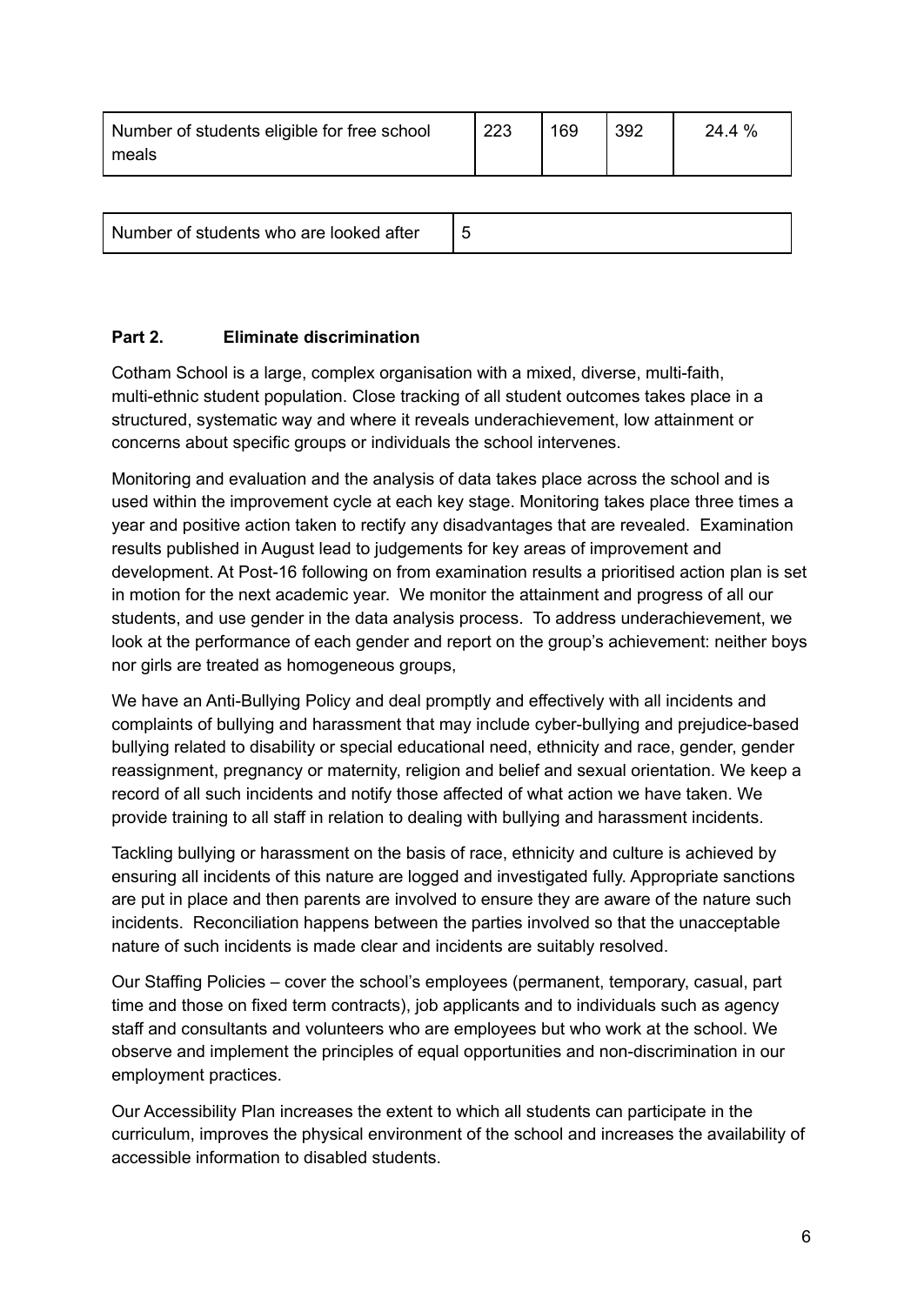We have a Special Educational Needs and Disabilities Policy that outlines the provision the school makes for students with special educational needs. We work endeavour to offer all students access to the national curriculum, to teach and to assessment that is appropriate to their aptitude, attainment and any special need they might have. The policy was devised in light of the revised Code of Practice for the Identification and Assessment of Special Educational Needs (DFE 1994, Revised 2001 and 2014).

The School has an Online Safety Policy that takes all online safety issues very seriously. Through assemblies, ICT days and lessons, students and staff are made aware of suitable internet conduct. Subsequently, "Acceptable – Use" policies are regularly signed and adhered to by all students and staff.

At Post 16 learning support for students is through our academic mentors who support students' access to learning. We maintain strong links with external agencies to ensure the provision of appropriate and effective support for students with disabilities and/or learning difficulties. To monitor further underachievement of students, we have also created "Up-Grade" a system whereby students are supported with independent learning. This is also a way of supporting the access of students to a range of cultural capital. Close tracking of behaviour data shows some reduction in sanctions for PP and BAME students.

The school positively encourages students into non-traditional areas of study and work to minimise gender stereotyping.

## **Part 3. Working to become an anti-racist organisation**

Bristol is a city marked by vast socio-economic inequality and despite being considered a prosperous city, with an above average educational system, Bristol has more areas categorised as being in the most deprived 10% in England compared to other cities in the country. Bristol also shoulders a very specific legacy in the context of colonial history including the slave trade as well as the Civil Rights Activism of the 1960s.

When looking at the data across the city of Bristol and indeed across the country, it outlines that BAME students are underperforming compared with their peers and there is a larger percentage of BAME students who are permanently excluded. While there are going to be external factors, beyond the school's control, that contribute to this disparity, we are committed to tackling any internal factors that may also be contributing to the lower levels of attainment amongst our BAME students.

Combined with this, Bristol is facing wider challenges that expose our young people to greater levels of aggression, violence and disorder, more often than not as a result of growing tensions between different groups in the wake of events such as Brexit. Bristol also holds a proud 'Exist to Resist' identifier and this has been evidenced by the large numbers of Bristolians joining activist groups such as Extinction Rebellion and others. Cotham's diversity is our greatest gift and we are passionate to put in the hard work to tackle unconscious bias and continue our journey to being an anti racist school. We are working towards this in a number of ways: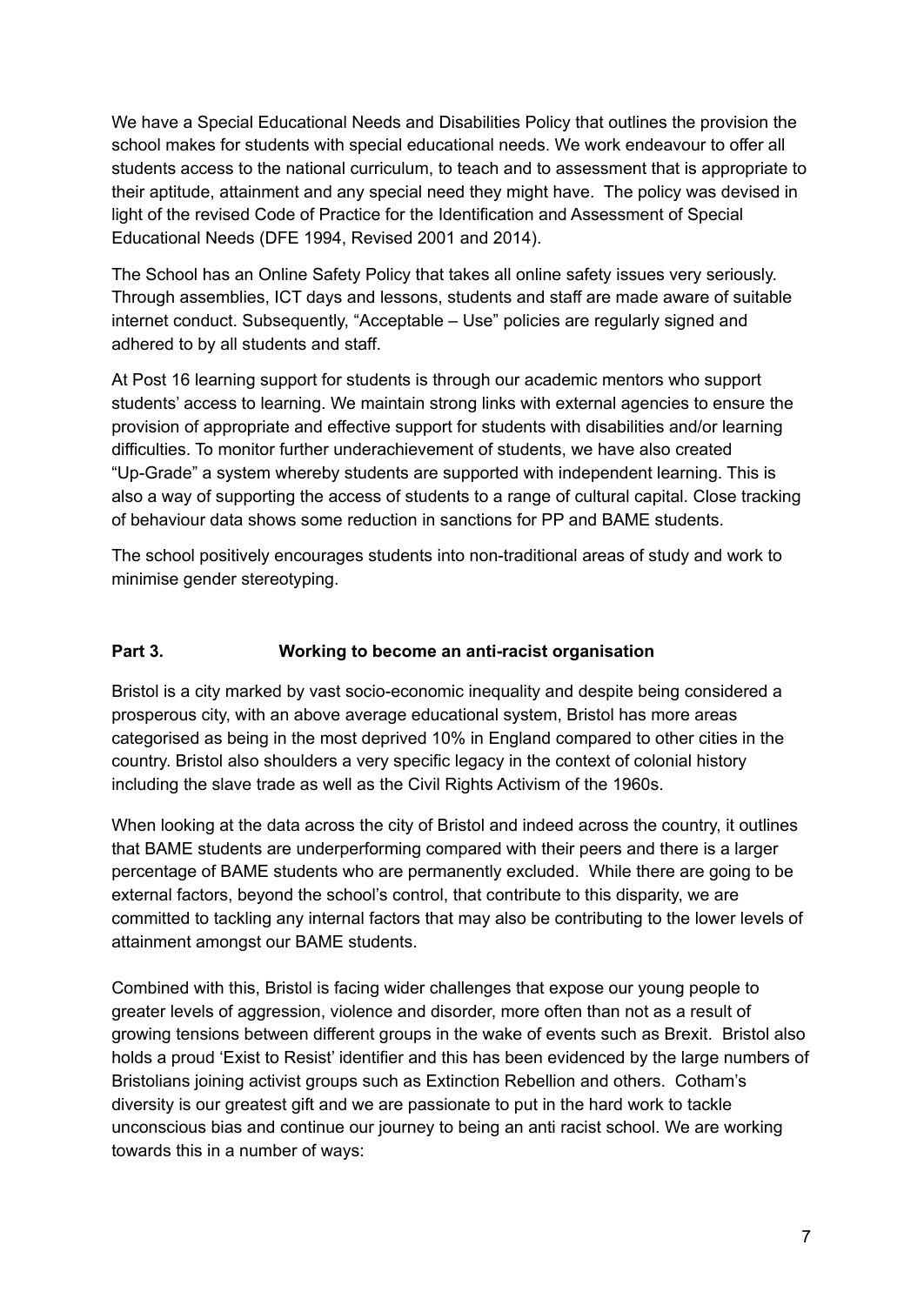- 1. Addressing Unconscious Bias and how to be Anti-Racist through regular staff training
- 2. Creating a Social Justice Library for staff and students
- 3. The work of the school's BAME Strategy Group, made up of a cross-section of staff, students and interested parents
- 4. Ongoing work on decolonising the curriculum in conjunction with the One Bristol Curriculum project
- 5. Introducing Restorative Approaches to behaviour
- 6. Taking a clear position and response to #BLM
- 7. Committing towards achieving the Anti-Racist School Award with Carnegie School of Education at Leeds Beckett University
- 8. The senior leadership team undertaking an 18-month programme on Race, Identity and School Leadership with Integrity Coaching
- 9. Working with a range of other organisations committed to race equality e.g. TALO, SARI, ZAZI, BAMEed, Integrate, the BAME South West Leaders Network, BCC, Youth Resilience Network UK.

## **Part 4. Advance equality of opportunity**

The school is committed to advancing equality of opportunity between people who share a protected characteristic and people who do not share it and has put a range of approaches in place to ensure that this happens.

The school identifies individual students who need sustained support and guidance to overcome barriers, achieve their potential and to make effective transitions. The school ensures they have the help they need and makes referrals to other support services as appropriate. This was a particular strength of the school, with students identified early via the "inclusion forum", a group of key staff supporting 1-1 guidance by the CEIAG advisor. A range of strategies are then planned to overcome student barriers, including extended work experience, early college placements and escorted tasters.

School regularly reviews transition issues with support services and external CEIAG provider and makes plans for improvements. The Post 16 SEND, Careers and Wellbeing Lead meets with appropriate FE staff during the autumn term to review the success of student transitions and to discuss improvements.

The school monitors and evaluates, frequently and regularly, the attainment and progress of all students and looks at the performance of particular groups who share a protected characteristic to compare their performance with those who do not share it. Interventions are then planned and implemented in order to close any disparities in performance.

We have a vibrant and well-represented student voice that ensures that students have a direct voice to discuss matters that relate to their concerns and overall wellbeing in school and immediate environment. The House System is strong and articulate, contributing to whole school decision making with students.

We have our own in-house chef who recognises a culturally diverse cuisine and ensures that all students receive a healthy meal each day. This reflects our commitment to healthy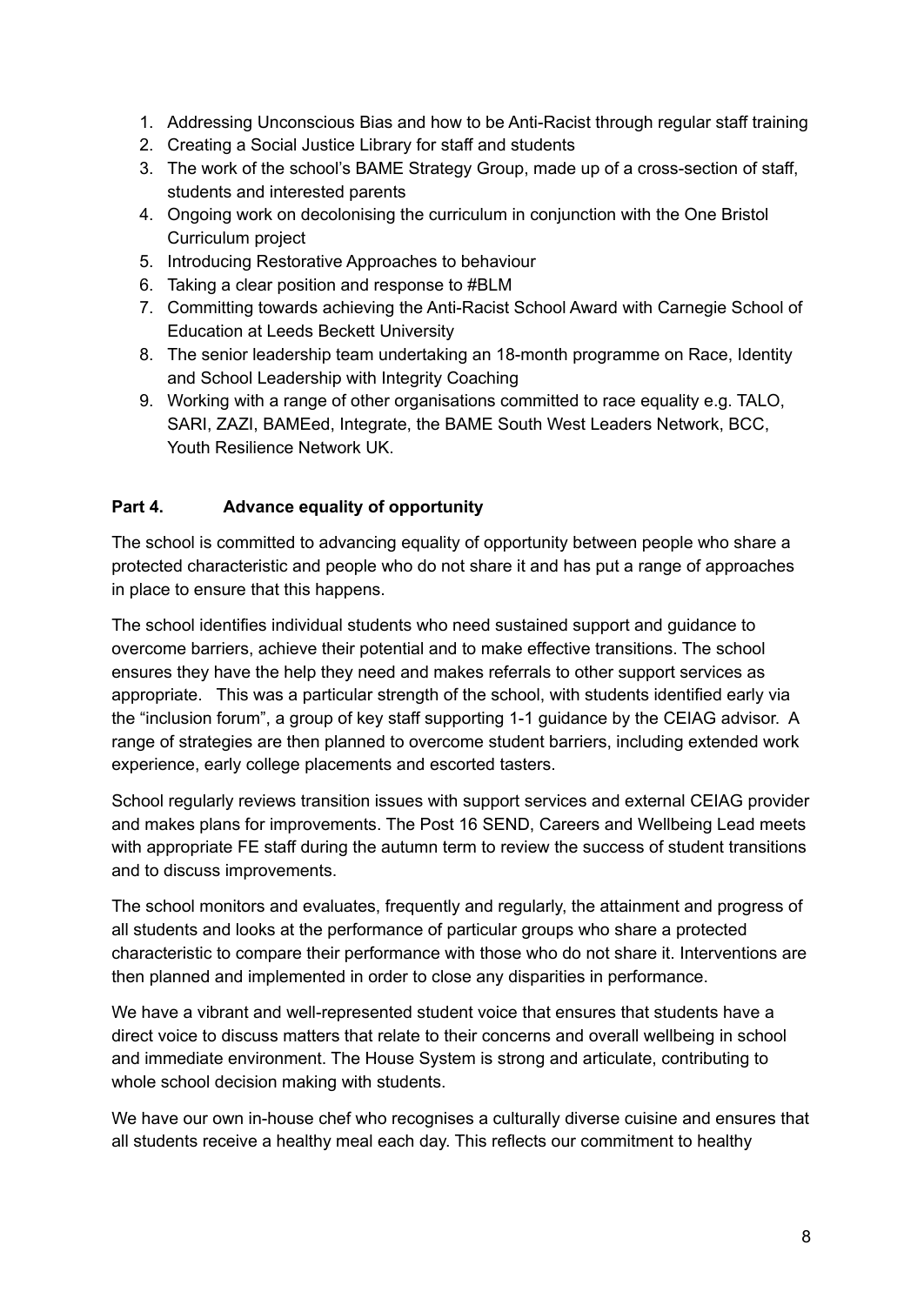lifestyle and responsibility to our environment regardless of one's socio-economic background.

We understand that attendance plays an integral part in a student's achievement at school. Thus, through our Attendance and Punctuality Policy, we investigate any discrepancies that may occur and address inequalities appropriately.

Some practical examples of the school putting equality of opportunity into practice are:

The school operates attendance competitions within year groups and any religious observance days that have been taken by students are discounted in order that all students have the opportunity to gain a prize.

Every year, students in Year 7 attend a residential, outdoor activities experience at camp. The date of the camp is chosen carefully to avoid taking place during Ramadan. A prayer room was set up at student request. Students not attending camp benefit from an excellent menu of alternative enrichment, trips and visits during this time.

A student-led group for students identifying as LGBTQ+ is well-established and leads the way in raising awareness of LGBTQ+ issues. Students who identify as non-gender, transgender or questioning are well-supported by the Inclusion team and, where parental agreement has been given, a student will be referred to by their preferred gender and name.

## **Part 5. Foster good relations across all characteristics**

It is worthy of note, that in April 2018, Ofsted commented on the school's inclusivity and commitment to promote equality of opportunity for all.

"Since her appointment, the headteacher has acted with great purpose to address the changing needs of the school. The school is responding well to the changing social context of the community which the school serves. The headteacher's vision and her focus on meeting the needs of all pupils have been at the heart of the school's transformation."

"Governors and school leaders have a strong commitment to serving the needs of their diverse community. They are determined to make sure that the needs of all their pupils are met so that all can maximise their potential."

"Pupils treat each other well. Relationships are generally good-humoured and positive. Pupils report that while bullying does sometimes occur, it is dealt with well by staff. Pupils are tolerant of those from other backgrounds or with other beliefs. They are adamant that there is no place for racism or homophobia in their school."

"Pupils who have SEN and/or disabilities receive the support they require to make good progress."

"The leadership of pupil premium is good. Pupils who need support are identified and appropriate help is put in place for them. Their progress is monitored and teachers and teaching assistants intervene if required. A significant proportion of disadvantaged pupils also speak English as an additional language. Leaders have ensured that these pupils are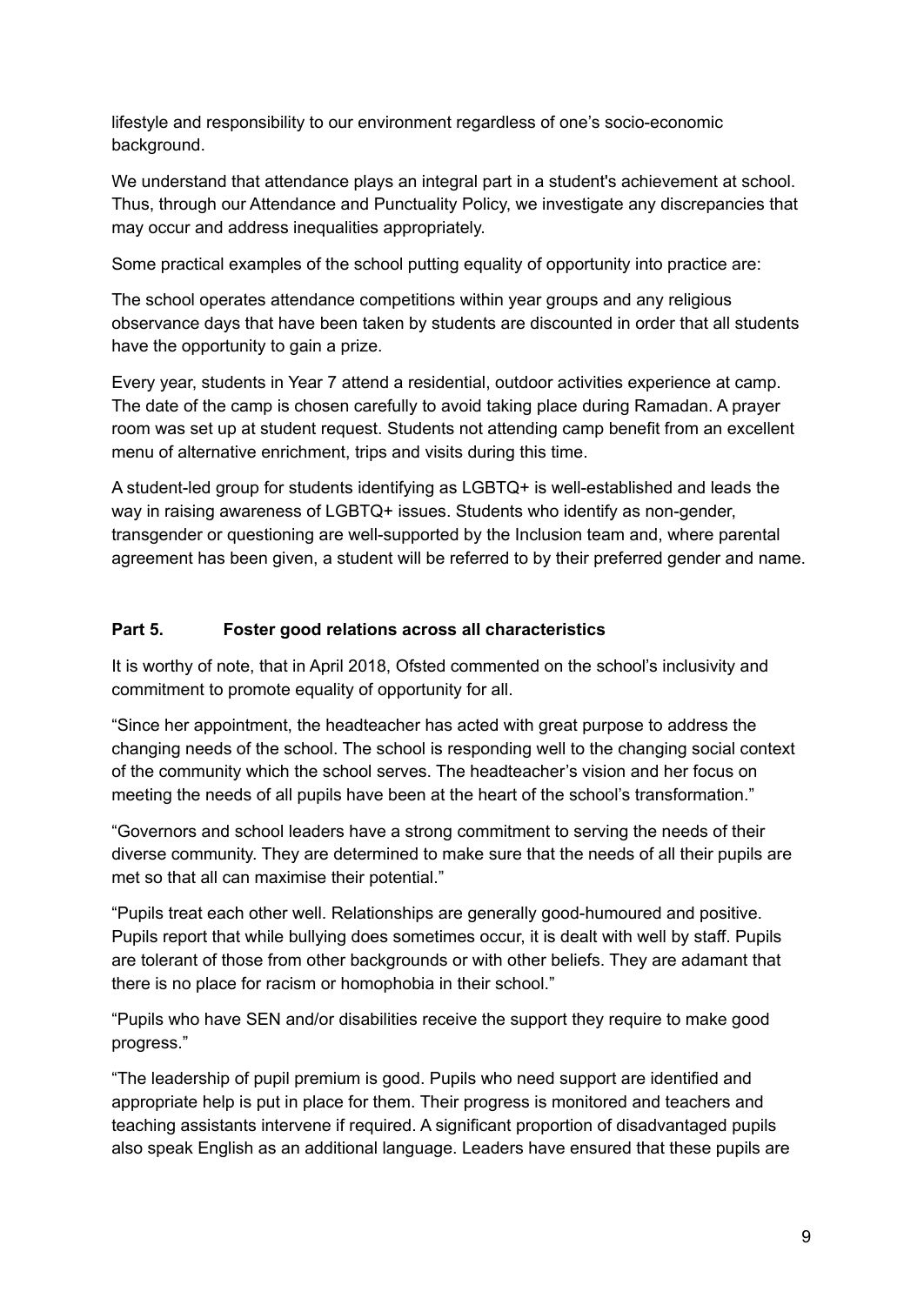well supported by a knowledgeable and committed team. As a result of their work, these pupils are overcoming the barriers they face and are able to thrive in school"

"Relationships between staff and pupils are good. Pupils are respectful when talking with adults and courteous to visitors."

"Leaders have established a good programme of careers education throughout the school. They are aware that some pupils do not have high aspirations and they have put in place a comprehensive programme to raise pupils' expectations of themselves. As a result of this package, an increasing number of pupils from disadvantaged backgrounds and those who speak English as an additional language are setting their sights high and moving on to top universities."

The school adopts a wide range of approaches to foster good relations across all characteristics. Some specific examples are as follows:

The range of topics covered by the Religion, Ethics & Philosophy (REP) curriculum which aims to provide students with the opportunity to gain in-depth knowledge and understanding of the principles and philosophies in Britain today. REP provides a framework within which students can reflect upon their own beliefs and attitudes.

Our performing arts team take students on dance tours to broaden their experience. The physical education team organise a large number of team events with other schools and uses older students to lead and develop younger students.

The school curriculum plays a significant part in our approach to fostering good relations and Personal, Social, Citizenship and Health Education, in particular, focuses upon the promotion of caring and considerate relationships. Promoting British Values of tolerance, individual liberty, mutual respect, democracy and the rule of law.

This work is complemented by that in the tutor taught programme and work in the Humanities and English curricula.

Curriculum teams audit their materials to both ensure balance and appropriateness of content and to promote and celebrate diversity and difference.

The Designated Safeguarding Lead and BAME Learning Mentor provide a re-education workshop following any incident of a racist nature which, to date, has not resulted in any repeat offences by a student.

## **Part 6: Our equality objectives**

The Equality Act 2010 requires us to publish specific and measurable equality objectives. Our equality objectives are based on our analysis of data and other information.

Our equality objectives focus on those areas where we have agreed to take action to improve equality and tackle disadvantages.

We will regularly review the progress we are making to meet our equality objectives.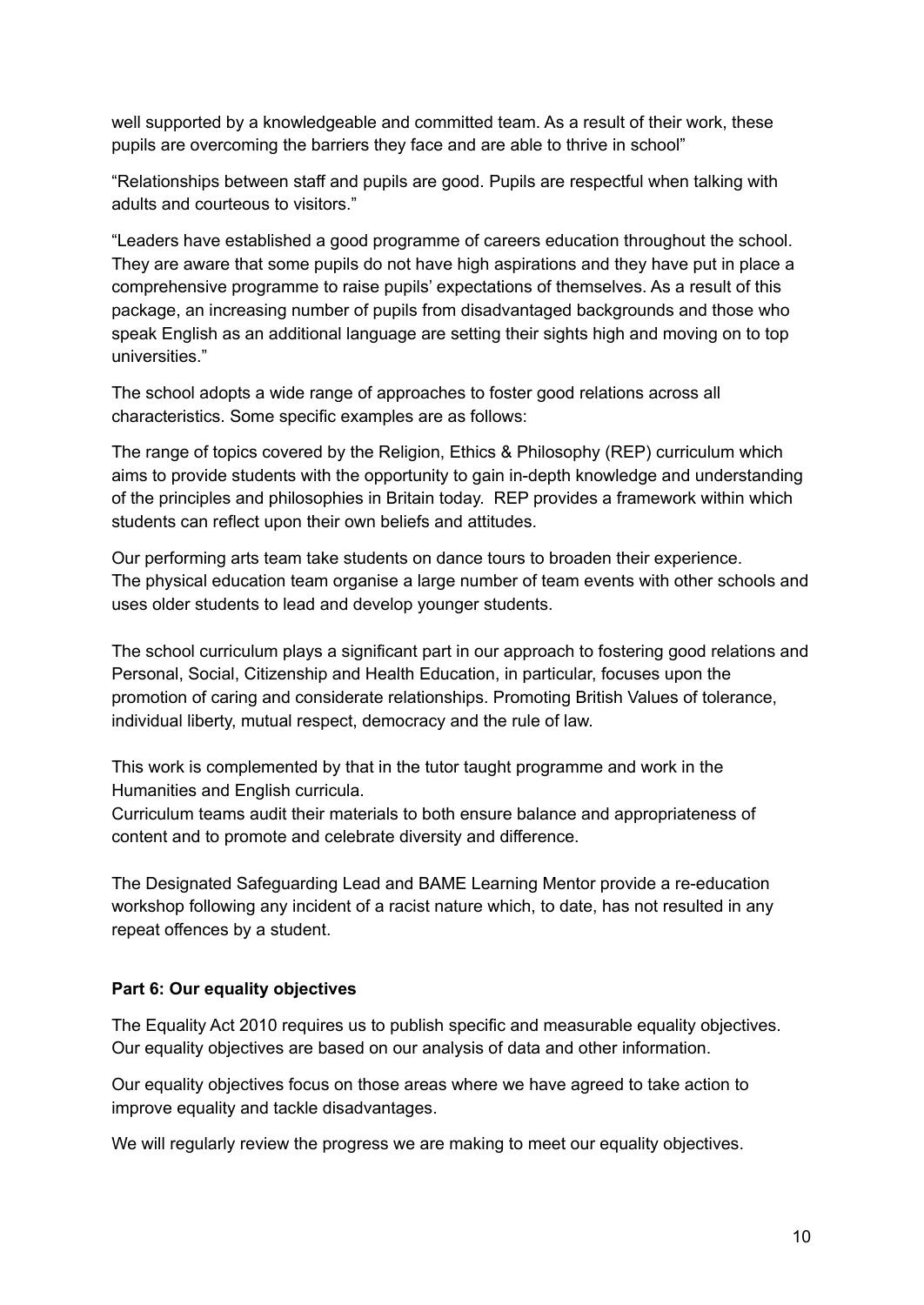### **Cotham Equalities Objectives for 2021-22**

### **Objective 1:**

For SEND and Pupil Premium students to achieve grades 9-4 in English and Mathematics, Attainment 8 and Progress 8 in line with the national average for all students.

### **Objective 2:**

To achieve a reduction in the number of suspensions of boys and students from a minority ethnic background over 2021-22 in comparison to 2020-21.

#### **Objective 3:**

To increase the diversity of the school staff body so as to be representative of the protected characteristics of the school's community.

#### **Objective 4:**

To continue creating a culturally inclusive environment through preventative work around racism, celebrating diversity and developing an anti-racist curriculum

#### **Part 7: Information about our employees**

If we have more than 150 employees we are required to publish information about them. This information aims to provide a profile of our school workforce, as our employment practices and achievements.

### **Confidentiality**

Guarantees of confidentiality are given to all staff who provide monitoring information or who take part in staff surveys. Names and data are anonymised.

Our staff are employed in the following main groups:

- Teaching staff
- Administrative and other related posts
- Support staff

#### **Ethnicity and Race**

| <b>Any Other Ethnic</b><br><b>Background</b>     | 2 | White, any other White<br><b>Background</b>             | 20  |
|--------------------------------------------------|---|---------------------------------------------------------|-----|
| <b>Black or British Black,</b><br><b>African</b> | 2 | <b>White British</b>                                    | 143 |
| <b>Black or British Black,</b><br>Caribbean      | 5 | Asian or Asian British,<br>Indian/Pakistani/Bangladeshi |     |